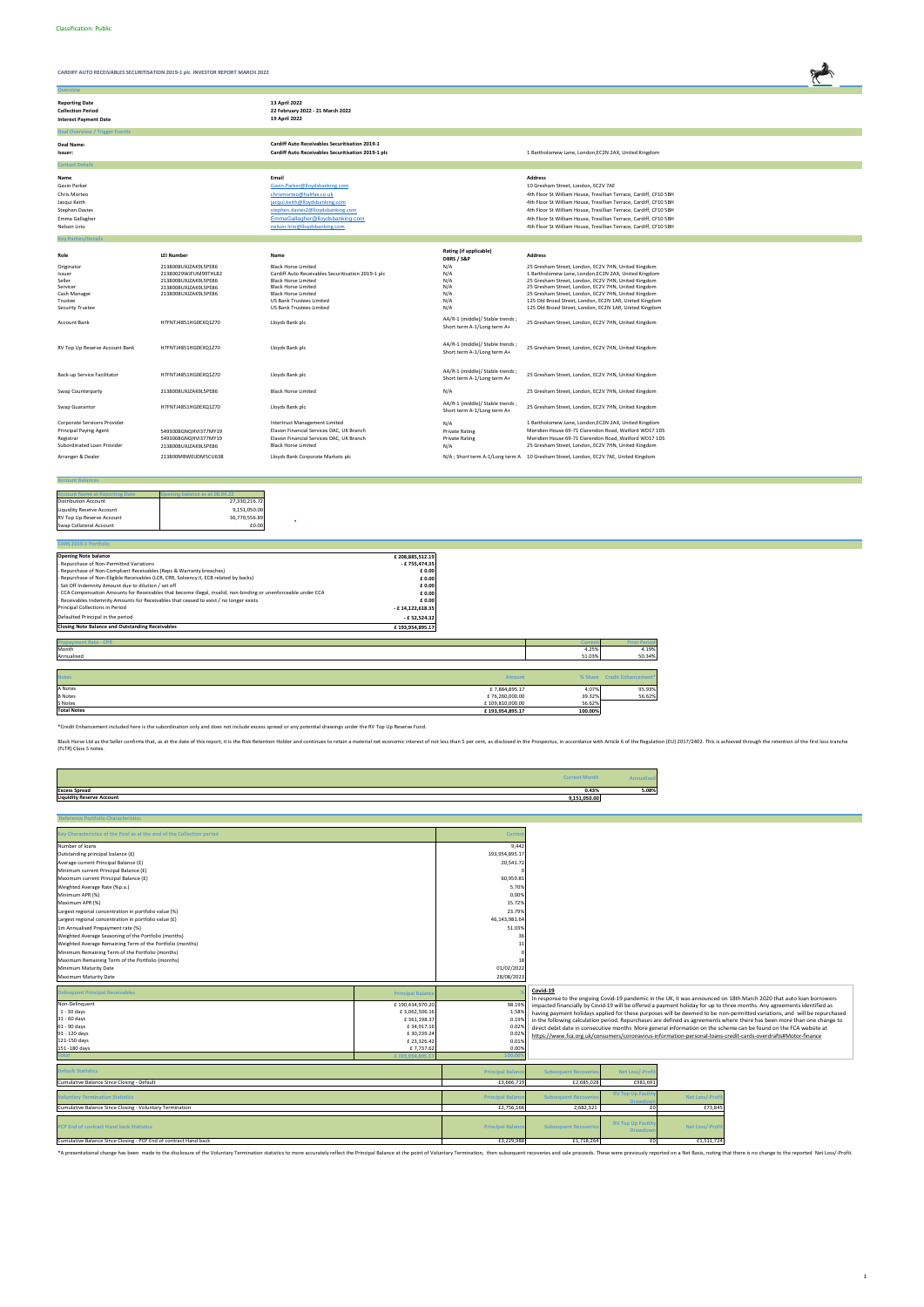**CARDIFF AUTO RECEIVABLES SECURITISATION 2019-1 plc INVESTOR REPORT MARCH 2022**

**Blackhorse Portfolio Data - Stratification Unaudited Stratification Tables as at 21 March 2022**

| <b>Contract Type</b>                                    | Number                | <b>Current Period</b><br>$\frac{1}{2}$ | <b>Value (GBP)</b>         | O                | <b>Balloon Amou</b> |
|---------------------------------------------------------|-----------------------|----------------------------------------|----------------------------|------------------|---------------------|
| Personal Contract Purchase (PCP)                        | 9,442                 | 100.00%                                | 193,954,895                | 100.00%          | 164,396,796         |
|                                                         | 9,442                 | 1.00                                   | 193,954                    | 100.             |                     |
|                                                         |                       | <b>Current Period</b>                  |                            |                  |                     |
| <b>Finance Type</b>                                     | <b>Numbe</b>          |                                        | <b>Value (GBP)</b>         |                  |                     |
| New Cars                                                | 6,067                 | 64.26%                                 | 150,667,481                | 77.68%           |                     |
| Used Cars                                               | 3,375                 | 35.74%                                 | 43,287,414                 | 22.32%           |                     |
| <b>TOTAL</b>                                            | 9,442                 | 100.00                                 | 193,954,89                 | 100.00           |                     |
| <b>Geographic Distribution</b>                          |                       | <b>Current Period</b>                  |                            |                  |                     |
|                                                         | <b>Number</b>         |                                        | Value (GBP)                |                  |                     |
| <b>GREATER LONDON</b>                                   | 999                   | 10.58%                                 | 24,044,733                 | 12.40%           |                     |
| SOUTH EAST<br>SOUTH WEST                                | 2,202<br>975          | 23.32%<br>10.33%                       | 46,143,982<br>17,603,247   | 23.79%<br>9.08%  |                     |
| <b>EAST ANGLIA</b>                                      | 329                   | 3.48%                                  | 6,447,096                  | 3.32%            |                     |
| <b>EAST MIDLANDS</b>                                    | 584                   | 6.19%                                  | 12,068,368                 | 6.22%            |                     |
| <b>WEST MIDLANDS</b>                                    | 1,305                 | 13.82%                                 | 27,370,343                 | 14.11%           |                     |
| NORTHERN                                                | 621                   | 6.58%                                  | 12,030,923                 | 6.20%            |                     |
| <b>NORTH WEST</b>                                       | 1,167                 | 12.36%                                 | 23,288,183                 | 12.01%           |                     |
| YORKSHIRE & HUMBERSIDE                                  | 898                   | 9.51%                                  | 18,312,576                 | 9.44%            |                     |
| SCOTLAND<br>WALES                                       | $\overline{a}$<br>357 | 0.04%<br>3.78%                         | 105,103<br>6,521,094       | 0.05%<br>3.36%   |                     |
| <b>OTHER</b>                                            | 1                     | 0.01%                                  | 19,248                     | 0.01%            |                     |
| <b>TOTAL</b>                                            | ,442                  | (00.00)                                | 193,954,89!                | 00.009           |                     |
|                                                         |                       | <b>Current Period</b>                  |                            |                  |                     |
| <b>Vehicle Make</b>                                     | <b>Numbe</b>          |                                        | <b>Value (GBP)</b>         |                  |                     |
| <b>LAND ROVER</b>                                       | 4,352                 | 46.09%                                 | 118,385,575                | 61.04%           |                     |
| JAGUAR                                                  | 2,292                 | 24.27%                                 | 48,242,581                 | 24.87%           |                     |
| MERCEDES-BENZ                                           | 542                   | 5.74%                                  | 7,820,210                  | 4.03%            |                     |
| VAUXHALL                                                | 405                   | 4.29%                                  | 2,633,818                  | 1.36%            |                     |
| FORD<br><b>BMW</b>                                      | 341<br>153            | 3.61%<br>1.62%                         | 2,327,718<br>2,077,826     | 1.20%<br>1.07%   |                     |
| AUDI                                                    | 124                   | 1.31%                                  | 1,717,854                  | 0.89%            |                     |
| <b>TESLA</b>                                            | 35                    | 0.37%                                  | 1,592,934                  | 0.82%            |                     |
| HYUNDAI                                                 | 189                   | 2.00%                                  | 1,388,925                  | 0.72%            |                     |
| VOLKSWAGEN                                              | 141                   | 1.49%                                  | 1,202,876                  | 0.62%            |                     |
| KIA                                                     | 140                   | 1.48%                                  | 1,172,621                  | 0.60%            |                     |
| NISSAN                                                  | 116                   | 1.23%                                  | 929,579                    | 0.48%            |                     |
| FIAT<br>RENAULT                                         | 129<br>71             | 1.37%<br>0.75%                         | 662,542<br>492,587         | 0.34%<br>0.25%   |                     |
| VOLVO                                                   | 27                    | 0.29%                                  | 404,024                    | 0.21%            |                     |
| <b>CITROEN</b>                                          | 67                    | 0.71%                                  | 383,004                    | 0.20%            |                     |
| PEUGEOT                                                 | 58                    | 0.61%                                  | 348,344                    | 0.18%            |                     |
| SEAT                                                    | 45                    | 0.48%                                  | 327,867                    | 0.17%            |                     |
| MAZDA                                                   | 36                    | 0.38%                                  | 317,722                    | 0.16%            |                     |
| <b>HONDA</b>                                            | 30                    | 0.32%                                  | 276,975                    | 0.14%            |                     |
| <b>OTHER</b><br><b>TOTAL</b>                            | 149<br>9,442          | 1.58%<br>100.00                        | 1,249,310<br>193,954,89    | 0.64%<br>100.00  |                     |
|                                                         |                       |                                        |                            |                  |                     |
| <b>Outstanding Principal (£)</b>                        | <b>Number</b>         | <b>Current Period</b>                  | <b>Value (GBP)</b>         |                  |                     |
| $0.0000 \le 4,999.99$                                   | 486                   | 5.15%                                  | 1,879,793                  | 0.97%            |                     |
| $5,000.00 \le 9,999.99$                                 | 1,434                 | 15.19%                                 | 10,395,006                 | 5.36%            |                     |
| $10,000.00 \le 14,999.99$                               | 1,006                 | 10.65%                                 | 12,544,699                 | 6.47%            |                     |
| $15,000.00 \leq 19,999.99$                              | 1,444                 | 15.29%                                 | 25,569,439                 | 13.18%           |                     |
| $20,000.00 \le 24,999.99$                               | 2,539                 | 26.89%                                 | 57,040,009                 | 29.41%           |                     |
| $25,000.00 \le 29,999.99$<br>$30,000.00 \leq 34,999.99$ | 908<br>558            | 9.62%<br>5.91%                         | 24,515,729<br>18,232,308   | 12.64%<br>9.40%  |                     |
| 35,000.00 <= 39,999.99                                  | 586                   | 6.21%                                  | 21,919,350                 | 11.30%           |                     |
| $40,000.00 \le 44,999.99$                               | 248                   | 2.63%                                  | 10,505,383                 | 5.42%            |                     |
| $45,000.00 \le 49,999.99$                               | 166                   | 1.76%                                  | 7,830,162                  | 4.04%            |                     |
| $50,000.00 \leq 54,999.99$                              | 59                    | 0.62%                                  | 3,058,079                  | 1.58%            |                     |
| $55,000.00 \leq 59,999.99$                              | 5                     | 0.05%                                  | 283,427                    | 0.15%            |                     |
| $60,000.00 \le 64,999.99$                               | 3                     | 0.03%                                  | 181,511                    | 0.09%            |                     |
| $65,000.00 \le 69,999.99$<br>$70,000.00 \le 74,999.99$  | 0<br>0                | 0.00%<br>0.00%                         | 0<br>0                     | 0.00%<br>0.00%   |                     |
| $75,000.00 \le 80,000.00$                               | 0                     | 0.00%                                  | 0                          | 0.00%            |                     |
| <b>TOTA</b>                                             | 9.442                 | 100.009                                | 193,954.8                  | 100.009          |                     |
|                                                         |                       | <b>Current Period</b>                  |                            |                  |                     |
| <b>Seasoning (months)</b>                               | <b>Number</b>         |                                        | <b>Value (GBP)</b>         |                  |                     |
| $01 - 12$                                               | $\mathsf 0$           | 0.00%                                  | $\mathbf 0$                | 0.00%            |                     |
| 13-24                                                   | $\mathbf{1}$          | 0.01%                                  | 0                          | 0.00%            |                     |
| 25-36                                                   | 5,465                 | 57.88%                                 | 118,323,540                | 61.01%           |                     |
| 37-48                                                   | 3,976                 | 42.11%                                 | 75,631,355                 | 38.99%           |                     |
| 49-60<br><b>TOTAL</b>                                   | 0<br>9,442            | 0.00%<br>100.009                       | $\mathbf 0$<br>193,954,895 | 0.00%<br>100.009 |                     |
|                                                         |                       |                                        |                            |                  |                     |
| <b>Remaining Term (months)</b>                          |                       | <b>Current Period</b>                  |                            |                  |                     |
| $01 - 12$                                               | <b>Number</b>         |                                        | Value (GBP)                | 52.54%           |                     |
| 13-24                                                   | 5,195<br>4,247        | 55.02%<br>44.98%                       | 101,908,397<br>92,046,498  | 47.46%           |                     |
| 25-36                                                   | 0                     | 0.00%                                  | 0                          | 0.00%            |                     |
| 37-48                                                   | 0                     | 0.00%                                  | 0                          | 0.00%            |                     |
| 49-60                                                   | 0                     | 0.00%                                  | 0                          | 0.00%            |                     |
| 61 MONTHS                                               | 0                     | 0.00%                                  | 0                          | 0.00%            |                     |
| <b>TOTA</b>                                             | 9.442                 | 100.009                                | 193,954,                   | 00.00            |                     |
| <b>Yield Distribution</b>                               |                       | <b>Current Period</b>                  |                            |                  |                     |
|                                                         | <b>Number</b>         |                                        | Value (GBP)                |                  |                     |
| <b>INTEREST FREE</b>                                    | 800                   | 8.47%                                  | 11,309,498                 | 5.83%            |                     |
| $0.01\% - 0.99\%$                                       | $\mathbf 0$           | 0.00%                                  | $\pmb{0}$                  | 0.00%            |                     |
| 1.00% - 1.99%<br>2.00% - 2.99%                          | 6<br>20               | 0.06%<br>0.21%                         | 264,239<br>742,168         | 0.14%<br>0.38%   |                     |
| 3.00% - 3.99%                                           | 779                   | 8.25%                                  | 21,468,361                 | 11.07%           |                     |
| 4.00% - 4.99%                                           | 793                   | 8.40%                                  | 18,973,281                 | 9.78%            |                     |
| 5.00% - 5.99%                                           | 3,515                 | 37.23%                                 | 85,989,747                 | 44.33%           |                     |
| 6.00% - 6.99%                                           | 1,141                 | 12.08%                                 | 26,130,317                 | 13.47%           |                     |
| 7.00% - 7.99%                                           | 551                   | 5.84%                                  | 7,793,515                  | 4.02%            |                     |
| 8.00% - 8.99%                                           | 350                   | 3.71%                                  | 4,803,117                  | 2.48%            |                     |
| 9.00% - 9.99%<br>10.00% - 10.99%                        | 830<br>443            | 8.79%<br>4.69%                         | 9,408,291<br>5,195,583     | 4.85%<br>2.68%   |                     |
| 11.00% - 11.99%                                         | 87                    | 0.92%                                  | 926,514                    | 0.48%            |                     |
| 12.00% - 12.99%                                         | 96                    | 1.02%                                  | 753,647                    | 0.39%            |                     |
| 13.00% - 13.99%                                         | 23                    | 0.24%                                  | 156,710                    | 0.08%            |                     |
| 14.00% - 14.99%                                         | $\overline{7}$        | 0.07%                                  | 36,229                     | 0.02%            |                     |
| 15.00% - 15.99%                                         | $\mathbf{1}$          | 0.01%                                  | 3,678                      | 0.00%            |                     |

**TOTAL 9,442 100.00% 193,954,895 100.00%**

| <b>Balloon Amount (£)</b>  | <b>Number</b> | %       | <b>Value (GBP)</b> |         |
|----------------------------|---------------|---------|--------------------|---------|
| <b>NO BALLOON</b>          | 0             | 0       | 0                  |         |
| $0.01 \le 2,000.00$        | 24            | 0.25%   | 70,847             | 0.04%   |
| $2,000.00 \leq 3,999.99$   | 613           | 6.49%   | 2,814,499          | 1.45%   |
| $4,000.00 \leq 5,999.99$   | 813           | 8.61%   | 5,466,589          | 2.82%   |
| $6,000.00 \le 7,999.99$    | 535           | 5.67%   | 4,950,434          | 2.55%   |
| $8,000.00 \leq 9,999.99$   | 462           | 4.89%   | 5,370,373          | 2.77%   |
| $10,000.00 \leq 11,999.99$ | 458           | 4.85%   | 6,457,530          | 3.33%   |
| $12,000.00 \leq 13,999.99$ | 528           | 5.59%   | 8,541,859          | 4.40%   |
| $14,000.00 \leq 15,999.99$ | 617           | 6.53%   | 11,284,404         | 5.82%   |
| $16,000.00 \leq 17,999.99$ | 759           | 8.04%   | 15,636,029         | 8.06%   |
| $18,000.00 \leq 19,999.99$ | 1,328         | 14.06%  | 29,706,673         | 15.32%  |
| $20,000.00 \le 21,999.99$  | 1,005         | 10.64%  | 24,220,330         | 12.49%  |
| $22,000.00 \le 23,999.99$  | 498           | 5.27%   | 13,046,083         | 6.73%   |
| $24,000.00 \le 25,999.99$  | 221           | 2.34%   | 6,440,033          | 3.32%   |
| $26,000.00 \le 27,999.99$  | 228           | 2.41%   | 7,243,307          | 3.73%   |
| $28,000.00 \leq 29,999.99$ | 214           | 2.27%   | 7,169,300          | 3.70%   |
| $30,000.00 \leq 31,999.99$ | 213           | 2.26%   | 7,513,286          | 3.87%   |
| $32,000.00 \leq 33,999.99$ | 252           | 2.67%   | 9,291,521          | 4.79%   |
| $34,000.00 \leq 35,999.99$ | 257           | 2.72%   | 10,117,624         | 5.22%   |
| $36,000.00 \leq 37,999.99$ | 126           | 1.33%   | 5,233,172          | 2.70%   |
| $38.000.00 \leq 39.999.99$ | 116           | 1.23%   | 5,125,511          | 2.64%   |
| $>= 40,000.00$             | 175           | 1.85%   | 8,255,491          | 4.26%   |
| <b>TOTAL</b>               | 9,442         | 100.00% | 193,954,895        | 100.00% |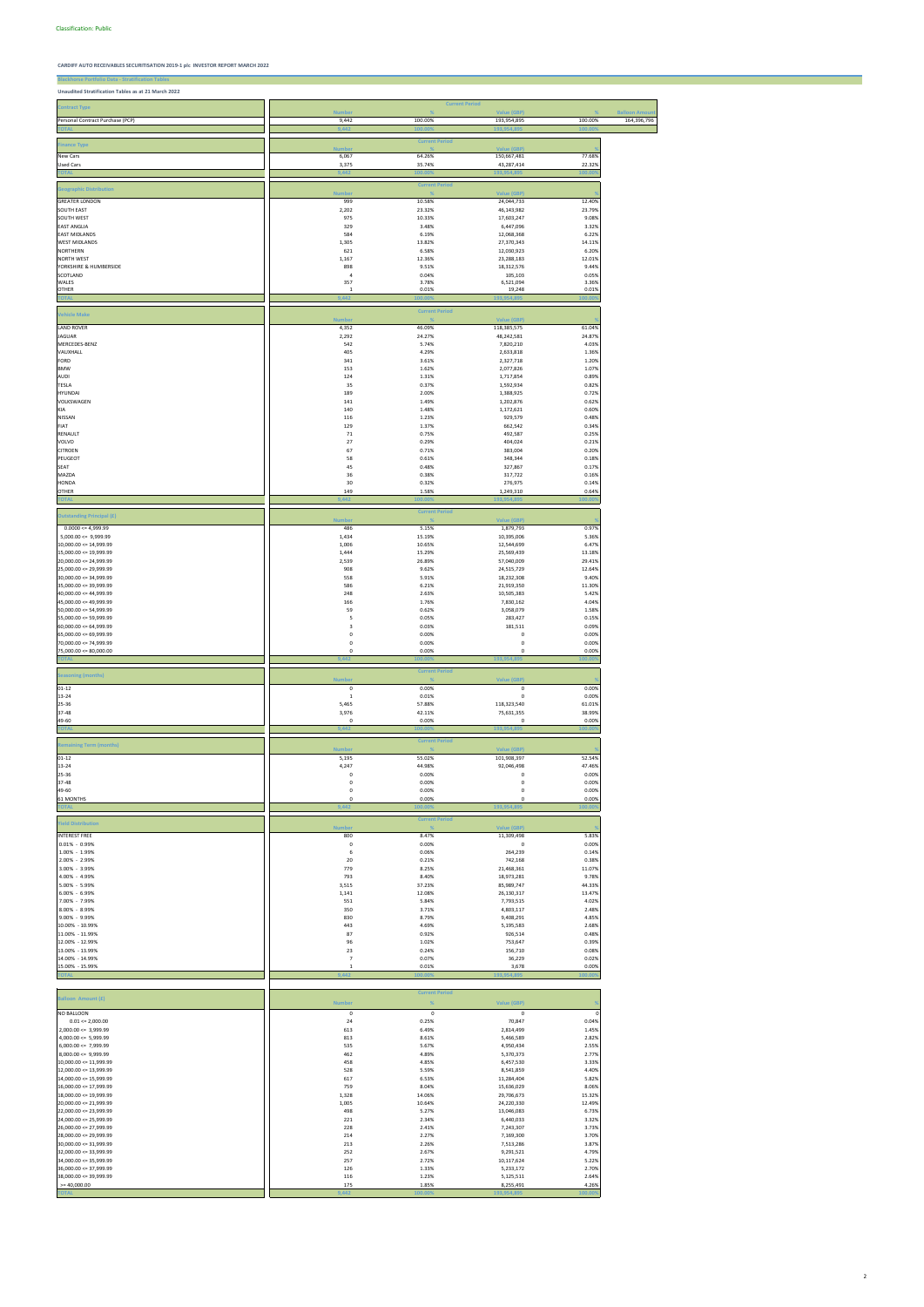# **CARDIFF AUTO RECEIVABLES SECURITISATION 2019-1 plc INVESTOR REPORT MARCH 2022**

### **Notes in Issue as at 19 April 2022**

**Ratings**

| <b>Blackhorse Portfolio Data - Stratification Tables</b>       |                |                       |                    |         |
|----------------------------------------------------------------|----------------|-----------------------|--------------------|---------|
| Unaudited Stratification Tables as at 21 March 2022 - (cont'd) |                |                       |                    |         |
| PCP Balloon as a % of Original Balance                         |                | <b>Current Period</b> |                    |         |
|                                                                | <b>Number</b>  | %                     | <b>Value (GBP)</b> |         |
| $0.000 - 9.999$                                                | $\overline{7}$ | 0.07%                 | 35,793             | 0.02%   |
| 9.999 - 19.999                                                 | 8              | 0.08%                 | 56,400             | 0.03%   |
| 19.999 - 29.999                                                | 121            | 1.28%                 | 896,551            | 0.46%   |
| 29.999 - 39.999                                                | 1,262          | 13.37%                | 12,453,036         | 6.42%   |
| 39.999 - 49.999                                                | 2,340          | 24.78%                | 38,629,832         | 19.92%  |
| 49.999 - 59.999                                                | 2,973          | 31.49%                | 69,362,734         | 35.76%  |
| 59.999 - 69.999                                                | 1,819          | 19.26%                | 47,667,015         | 24.58%  |
| 69.999 - 79.999                                                | 640            | 6.78%                 | 17,603,407         | 9.08%   |
| 79.999 - 89.999                                                | 169            | 1.79%                 | 4,483,804          | 2.31%   |
| 89.999 - 99.999                                                | 92             | 0.97%                 | 2,435,099          | 1.26%   |
| 100.000                                                        | 11             | 0.12%                 | 331,225            | 0.17%   |
| <b>TOTAL</b>                                                   | 9,442          | 100.00%               | 193,954,895        | 100.00% |
|                                                                |                |                       |                    |         |
| <b>PCP Quarter of Maturity Distribution</b>                    |                | <b>Current Period</b> |                    |         |
|                                                                | <b>Number</b>  | %                     | Value (GBP)        |         |
| Q4 2021                                                        | $\pmb{0}$      | 0.00%                 | $\mathsf 0$        | 0.00%   |
| Q1 2022                                                        | 231            | 2.45%                 | 5,001,606          | 2.58%   |
| Q2 2022                                                        | 666            | 7.05%                 | 15,130,216         | 7.80%   |
| Q3 2022                                                        | 1,052          | 11.14%                | 19,177,884         | 9.89%   |
| Q4 2022                                                        | 2,018          | 21.37%                | 40,534,510         | 20.90%  |
| Q1 2023                                                        | 2,232          | 23.64%                | 43,890,861         | 22.63%  |
| Q2 2023                                                        | 2,749          | 29.11%                | 58,630,760         | 30.23%  |
| Q3 2023                                                        | 494            | 5.23%                 | 11,589,058         | 5.98%   |
| Q4 2023                                                        | $\pmb{0}$      | 0.00%                 | $\pmb{0}$          | 0.00%   |
| <b>Total</b>                                                   | 9,442          | 100.00%               | 193,954,895        | 100.00  |
|                                                                |                |                       |                    |         |
|                                                                |                | <b>Current Period</b> |                    |         |
| <b>Distribution by Fuel Type</b>                               | <b>Number</b>  | %                     | <b>Value (GBP)</b> |         |
| PETROL                                                         | 2,901          | 30.72%                | 42,094,232         | 21.70%  |
| <b>DIESEL</b>                                                  | 6,359          | 67.35%                | 144,429,596        | 74.47%  |
| PETROL / LPG                                                   | $\pmb{0}$      | 0.00%                 | $\pmb{0}$          | 0.00%   |
| <b>ELECTRIC</b>                                                | 86             | 0.91%                 | 3,731,057          | 1.92%   |
| PETROL / BIO-ETHANOL                                           | 0              | 0.00%                 | $\mathbf 0$        | 0.00%   |
| PETROL / CNG                                                   | $\pmb{0}$      | 0.00%                 | $\mathbf 0$        | 0.00%   |
| PETROL / ELECTRIC HYBRID                                       | 13             | 0.14%                 | 157,755            | 0.08%   |
| <b>RANGE EXTENDER</b>                                          | 5              | 0.05%                 | 192,627            | 0.10%   |
| PETROL / PLUG-IN ELECTRIC HYBRID                               | 74             | 0.78%                 | 3,277,062          | 1.69%   |
| DIESEL / ELECTRIC HYBRID                                       | $\sqrt{4}$     | 0.04%                 | 72,565             | 0.04%   |
| DIESEL / PLUG-IN ELECTRIC HYBRID                               | $\pmb{0}$      | 0.00%                 | $\pmb{0}$          | 0.00%   |
| <b>OTHER</b>                                                   | $\mathbf 0$    | 0.00%                 | $\mathbf 0$        | 0.00%   |
|                                                                |                |                       |                    |         |
| <b>TOTAL</b>                                                   | 9,442          | 100.00%               | 193,954,895        | 100.00% |

**Rating Triggers**

| <b>Series Name</b>                | <b>Class A</b>    | <b>Class B</b>         | <b>Class S</b>    | <b>Total</b>    |
|-----------------------------------|-------------------|------------------------|-------------------|-----------------|
| <b>Issue Date</b>                 | 04 December 2019  | 04 December 2019       | 04 December 2019  |                 |
| <b>ISIN</b>                       | XS2061883752      | XS2061883836           | N/A               |                 |
| <b>Stock Exchange Listing</b>     | LSE               | LSE                    | N/A               |                 |
| Rating at Issue - S&P/DBRS        | AAA / AAA (sf)    | A (sf) / AA (low) (sf) | Unrated           |                 |
| Current Rating - S&P/DBRS         | AAA / AAA (sf)    | AA (sf) / AAA (sf)     | Unrated           |                 |
| Currency                          | GBP               | GBP                    | GBF               | GBP             |
| Original Issue Size               | £424,000,000.00   | £76,260,000.00         | £109,810,000.00   | £610,070,000.00 |
| Note Factor                       | 0.01859645        | 1.00000000             | 1.00000000        | 0.31792236      |
| <b>Outstanding Amount (GBP)</b>   | £7,884,895.17     | £76,260,000.00         | £109,810,000.00   | £193,954,895.17 |
| Final Maturity Date               | 04 September 2025 | 04 September 2025      | 04 September 2025 |                 |
| Interest Rate (Fixed) applicable  | N/A               | N/A                    | 4.0%              |                 |
| Compounded Daily SONIA applicable | 0.63311%          | 0.63311%               | N/A               |                 |
| Margin                            | 0.63000%          | 2.250%                 | N/A               |                 |
| Interest Rate applicable          | 1.26311%          | 2.88311%               | N/A               |                 |
| <b>Balance Before Payment</b>     | £22,815,512.19    | £76,260,000.00         | £109,810,000.00   | £208,885,512.19 |
| <b>Principal Redemption</b>       | $-£14,930,617.02$ | £0.00                  | £0.00             | -£14,930,617.02 |
| <b>Balance After Payment</b>      | £7,884,895.17     | £76,260,000.00         | £109,810,000.00   | £193,954,895.17 |
| Interest Amount Payable           | £26,844.63        | £204,806.66            | £402,636.67       | £634,287.96     |

\* Will instead apply to Black Horse Limited (as Swap Counterparty) if at a later date it obtains the required ratings.

\*\* Applies as long as the Collateral Option applicable is "Strong"

| Counterparty                                                                                                                                 | Role                       | <b>Current Rating</b>                   |                                                                       | <b>Required Rating</b>                                                                          |                                                                                                  | <b>Consequences</b>                                                                                                                                                                                                                                                                                                                             |                | Met (Yes (Y)/No (N)) |
|----------------------------------------------------------------------------------------------------------------------------------------------|----------------------------|-----------------------------------------|-----------------------------------------------------------------------|-------------------------------------------------------------------------------------------------|--------------------------------------------------------------------------------------------------|-------------------------------------------------------------------------------------------------------------------------------------------------------------------------------------------------------------------------------------------------------------------------------------------------------------------------------------------------|----------------|----------------------|
|                                                                                                                                              |                            | <b>S&amp;P</b>                          | <b>DBRS</b>                                                           | <b>S&amp;P</b>                                                                                  | <b>DBRS</b>                                                                                      |                                                                                                                                                                                                                                                                                                                                                 | <b>S&amp;P</b> | <b>DBRS</b>          |
| Lloyds Bank plc (LEI:<br>H7FNTJ4851HG0EXQ1Z70)                                                                                               | <b>Account Bank</b>        | Short term A-1; Long term A+            | AA; R-1 (middle); Stable trends                                       | Long term issuer rating below A                                                                 | Long term issuer rating below<br>A or long term critical<br>obligations rating below A<br>(high) | Within 60 days from the downgrade below the<br>minimum rating open substitute accounts at a<br>suitable Qualified Institution and transfer all funds<br>standing to the credit of the accounts to the<br>substitute accounts.                                                                                                                   |                |                      |
| Lloyds Bank plc (LEI:<br>H7FNTJ4851HG0EXQ1Z70)                                                                                               | <b>Back Up Facilitator</b> | Short term A-1; Long term A+            | AA; R-1 (middle); Stable trends                                       | Long term issuer rating below BBB-                                                              | Long term issuer rating below<br>BBB (low)                                                       | The Servicer (with the assistance of the Back-Up<br>Facilitator) will appoint a back-up servicer                                                                                                                                                                                                                                                |                |                      |
|                                                                                                                                              |                            |                                         |                                                                       | Initial rating trigger: Long term<br>issuer rating of Swap Guarantor <sup>®</sup><br>below A-** | Initial rating trigger: Long term<br>issuer rating of Swap<br>Guarantor* below A                 | First trigger: Requirement for Swap Counterparty to<br>post collateral, or transfer rights and obligations to<br>a replacement swap provider, or obtain a guarantee<br>from a guarantor that satisfies the minimum rating<br>or take such other actions to maintain the rating of<br>the notes.                                                 |                |                      |
| Black Horse Limited (LEI:<br>2138008UXJZAK9L5PE86) / Lloyds Bank plc Swap Provider / Swap Guarantor<br>Guarantor (LEI: H7FNTJ4851HG0EXQ1Z70) |                            | N/A / Short term A-1; Long term<br>$A+$ | N/A / AA; R-1 (middle); Stable trends Subsequent rating trigger: Long | term issuer rating of Swap<br>Guarantor* below BBB+**                                           | Subsequent rating trigger:<br>Long term issuer rating of<br>Swap Guarantor* below BBB            | Second trigger: Requirement for Swap Counterparty<br>to transfer rights and obligations to a replacement<br>swap provider, or obtain a guarantee from a<br>guarantor that satisfies the minimum rating or take<br>such other actions to maintain the rating of the<br>notes and to increase the amount of collateral<br>posted in the meantime. |                |                      |

3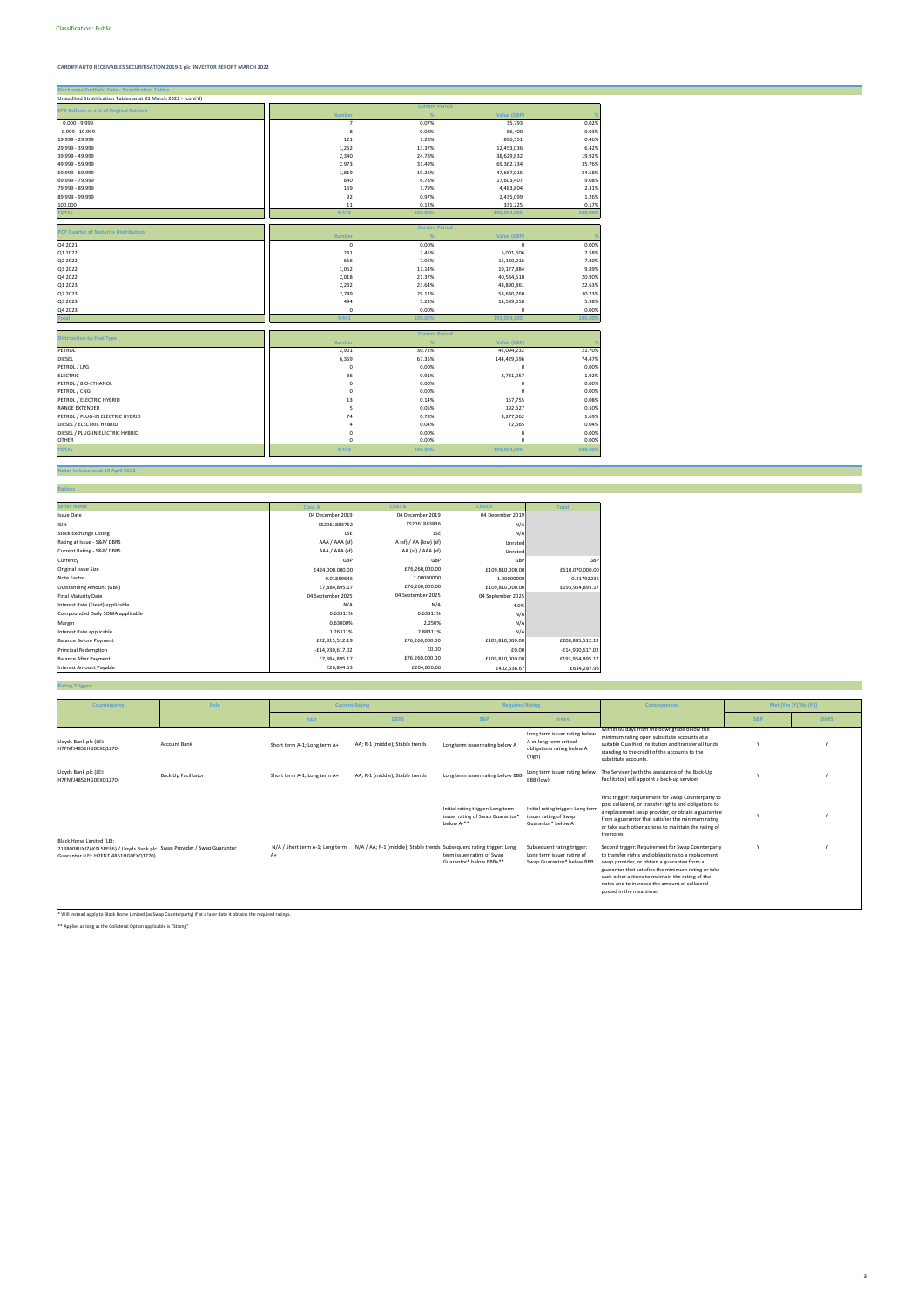# **CARDIFF AUTO RECEIVABLES SECURITISATION 2019-1 plc INVESTOR REPORT MARCH 2022**

**Non Rating triggers**

**Available Interest Collections**

**Wa** 

| Interest Collections                                                                                                    | 1,165,847.89    |  |
|-------------------------------------------------------------------------------------------------------------------------|-----------------|--|
| Recoveries                                                                                                              | 156,548.36      |  |
| Bank interest income (on the Distribution Account and Liquidity Reserve Account)                                        |                 |  |
| Income from Authorised Investments                                                                                      |                 |  |
| Amounts available from the Liquidity Reserve Fund                                                                       |                 |  |
| Remaining Interest Collections Shortfall (from available principal collections)                                         |                 |  |
| Amounts received from the Swap Counterparty (if any)                                                                    | 3,097.97        |  |
| Amounts available to Issuer from the RV Top Up Reserve Account                                                          |                 |  |
| Any surplus following repurchase of final receivables related to the exercise of call options                           |                 |  |
| Any revenue collections that have not been applied on the immediately preceding IPD                                     |                 |  |
| Any interest element of repurchased receivables (e.g. MODAGs and any R&W buy-outs)                                      | 3,783.61        |  |
| Any Revenue Collections that have not been applied above                                                                |                 |  |
| <b>Total Available Interest Collections</b>                                                                             | 1,329,277.83    |  |
|                                                                                                                         |                 |  |
| <b>Application of Available Interest Collections</b>                                                                    |                 |  |
| <b>Total Available Revenue Collections</b>                                                                              | 1,329,277.83    |  |
| Retained Amount to issuer (profit)                                                                                      | (916.66)        |  |
| Amounts due (pro rata and pari passu) to:                                                                               |                 |  |
| the Security Trustee                                                                                                    |                 |  |
| the Trustee                                                                                                             |                 |  |
| Amounts due to Paying Agent & the Registrar                                                                             |                 |  |
| Amounts due to the Swap Counter Party                                                                                   |                 |  |
| Amounts due to third party creditors for Issuers expenses (<=£20k)                                                      | (20,000.00)     |  |
| Amounts due to Transaction Parties (pro rata and pari passu)                                                            |                 |  |
| Amounts due to Cash Manager                                                                                             | (833.33)        |  |
| Amounts due to Servicer                                                                                                 | (161, 629.08)   |  |
| Amounts due to Corporate Servicer Provider                                                                              |                 |  |
| Amounts due to the Account Bank                                                                                         | (22.24)         |  |
| Amounts due to the RV Top Up Reserve Account Bank                                                                       |                 |  |
| Amounts due to Back-Up Facilitator                                                                                      |                 |  |
| Amounts due to Auditors and other professional advisors                                                                 | (12,520.00)     |  |
| Amounts due for Administrator Incentive Fee                                                                             |                 |  |
| Class A Note Interest                                                                                                   | (26, 844.63)    |  |
| Class B Note Interest                                                                                                   | (204, 806.66)   |  |
| Replenish Liquidity Reserve Fund to the Liquidity Reserve Fund Required Amount                                          |                 |  |
| Replenish Principal Deficiency Ledger                                                                                   | (52, 524.32)    |  |
| Payment of any shortfall of interest in respect of the RV Top Up Reserve Loan                                           | (25, 111.84)    |  |
| Repayment of RV Top Up Reserve Loan in respect of any amounts drawn by the Issuer from the RV Top Up Reserve Fund       |                 |  |
| Class S Note Interest                                                                                                   | (402, 636.67)   |  |
| Swap Counterparty Subordinated amounts                                                                                  |                 |  |
| Other amounts owed by the Issuer under the transaction documents                                                        |                 |  |
| Interest due and payable to the Subordinated Loan Provider (in respect of Liquidity Reserve and Expense Loan only)      | (8,642.66)      |  |
| Repayment of Principal on the Subordinated Loan to the Subordinated Loan Provider (in respect of the Expense Loan only) |                 |  |
| Deferred purchase price to the seller                                                                                   | (412, 789.75)   |  |
| Total                                                                                                                   |                 |  |
|                                                                                                                         |                 |  |
| <b>Available Principal Collections</b>                                                                                  |                 |  |
| <b>Principal Collections</b>                                                                                            | 5,240,254.32    |  |
| Unscheduled Principal Collections (Prepayments)                                                                         | 8,882,364.03    |  |
| Amounts credited from Principal Deficiency Ledger                                                                       | 52,524.32       |  |
| Principal Collections not applied on immediately preceding IPD                                                          |                 |  |
| Principal element of any repurchased receivables (e.g. MODAGs and any R&W buy-outs)                                     | 755,474.35      |  |
| Any Principal Collections that have not been applied above                                                              |                 |  |
| Total                                                                                                                   | 14,930,617.02   |  |
|                                                                                                                         |                 |  |
| <b>Application of Available Principal Collections</b>                                                                   |                 |  |
| <b>Available Principal Collections</b>                                                                                  | 14,930,617.02   |  |
| Interest Collections Shortfall                                                                                          |                 |  |
| Class A Notes Principal Amount until paid in full                                                                       | (14,930,617.02) |  |
| Class B Notes Principal Amount until paid in full                                                                       |                 |  |
| Class S Notes Principal Amount until paid in full                                                                       |                 |  |
| Any remaining principal collections to the Available Interest Collections                                               |                 |  |
| Total                                                                                                                   |                 |  |
|                                                                                                                         |                 |  |
|                                                                                                                         |                 |  |
| <b>Liquidity Reserve Fund</b>                                                                                           |                 |  |
| Liquidity Reserve Fund Required Amount                                                                                  | 9.151.050.00    |  |
| Liquidity Reserve Fund Opening Balance                                                                                  | 9,151,050.00    |  |
| Net Credits/Debits on IPD<br><b>Closing Balance</b>                                                                     | 9,151,050.00    |  |
|                                                                                                                         |                 |  |
|                                                                                                                         |                 |  |

**RV Top Up Reserve Fund** RV Top Up Reserve Required Amount at start of period **36,770,558.25**

| RV Top Up Reserve Drawn Amounts used as Available Interest Receipts in Period                                    |                |  |
|------------------------------------------------------------------------------------------------------------------|----------------|--|
| RV Top Up Reserve Drawn Amounts released to Subordinated Loan Provider to repay RV Top Up Reserve Loan in Period | (2,247,231.03) |  |
| <b>Closing Balance</b>                                                                                           | 34,523,327.23  |  |
|                                                                                                                  |                |  |
| Principal Deficiency Ledger <sup>*</sup>                                                                         |                |  |
| Opening Balance                                                                                                  |                |  |
| Debit                                                                                                            | 52,524.32      |  |
| Credit                                                                                                           | (52, 524.32)   |  |
| <b>Closing Balance</b>                                                                                           |                |  |
|                                                                                                                  |                |  |

\*Applicable first to the Class S Note Sub-PDL until the debit balance on such sub-ledger equals the Principal Amount outstanding of the Class S Notes, then the Class B Note Sub-PDL until the debit balance on such sub-ledge

| Event                              | <b>Test</b>                                                                                                                                                                                                                                                                                                                                                                                                                                                                                                                                                                                                                                                                                                                                                                                                                                                                                                                                                                                                                                                                                                                                       | <b>Consequence</b>                                                                                                                                                                                                                                                                             | <b>Occurrence</b> |
|------------------------------------|---------------------------------------------------------------------------------------------------------------------------------------------------------------------------------------------------------------------------------------------------------------------------------------------------------------------------------------------------------------------------------------------------------------------------------------------------------------------------------------------------------------------------------------------------------------------------------------------------------------------------------------------------------------------------------------------------------------------------------------------------------------------------------------------------------------------------------------------------------------------------------------------------------------------------------------------------------------------------------------------------------------------------------------------------------------------------------------------------------------------------------------------------|------------------------------------------------------------------------------------------------------------------------------------------------------------------------------------------------------------------------------------------------------------------------------------------------|-------------------|
| <b>Servicer Termination Events</b> | (a) the Servicer fails to direct (or to procure the direction of) any movement of Collections, and such failure has<br>continued un-remedied for a period of 5 Business Days, unless: (i) the failure was caused by an event outside the<br>Servicer's control and does not continue for more than 10 Business Days; or (ii) the failure relates to an amount no<br>greater than 0.05% of the aggregate Principal Amount Outstanding of all Notes and does not continue for more than 90<br>days after such failure: or<br>(b) the Servicer (i) fails to observe or perform any of its covenants and obligations and such failure results in a material<br>adverse effect on the Purchased Receivables and continues un-remedied for a period of 60 days or (ii) fails to maintain<br>its FSMA authorisation or any other regulatory licence or approval required and such failure continues un-remedied for a<br>period of 60 days; or<br>(c) the occurrence of an Insolvency Event in relation to the Servicer; or<br>(d) any of the warranties given by the Servicer prove to be untrue, incomplete or inaccurate and such default (if capable | Termination of appointment of Servicer.                                                                                                                                                                                                                                                        | N                 |
| Cash Manager Termination Event     | of remedy) continues un-remedied for a period of 60 days.<br>(a) default is made by the Cash Manager in the payment due and payable by it and such default continues un-remedied Termination of the appointment of the Cash Manager.<br>for a period of 5 Business Days; or<br>(b) default is made by the Cash Manager in the performance or observance of any of its other covenants and obligations<br>and such default continues un-remedied for a period of 60 days; or<br>(c) an Insolvency Event with respect to the Cash Manager occurs; or<br>(d) a FATCA Deduction is imposed on any payment made by the Cash Manager, which cannot be avoided by reasonable<br>measures.                                                                                                                                                                                                                                                                                                                                                                                                                                                                |                                                                                                                                                                                                                                                                                                | N                 |
| <b>Perfection Events</b>           | (a) the Seller (or the Servicer on behalf of the Seller) fails to pay any sum due from it to the Issuer within 5 Business Days, A number of perfection acts may occur, including:<br>and such failure is not remedied within the earlier of 10 Business Days; or<br>(b) the Seller being required to perfect the Issuer's legal title to the Purchased Receivables by an order of a court of<br>competent jurisdiction or by any regulatory authority of which the Seller is a member or any organisation with whose<br>instructions it is customary for the Seller to comply; or<br>(c) it becoming necessary by law to perfect the Issuer's legal title to the Purchased Receivables; or<br>(d) the Seller calling for perfection by serving notice in writing to that effect on the Issuer and the Security Trustee; or<br>(e) the occurrence of an Insolvency Event in respect of the Seller; or<br>(f) the occurrence of a Severe Deterioration Event in respect of the Seller; or<br>(g) it becoming necessary for enforcement of the Issuer's rights.                                                                                      | (a) Customers being notified of the sale of the Purchased<br>Receivables to the Issuer:<br>(b) legal title to the Portfolio being transferred to the Issuer; and<br>(c) Customers being directed to pay amounts outstanding in<br>respect of the Purchased Receivables directly to the Issuer. | N                 |
| <b>Events of Default</b>           | (a) the Issuer fails to pay interest due on Notes of the Controlling Class within 5 business days of its due date;<br>(b) the Issuer fails to pay the principal amount of a Class of Notes in full on its Final Legal Maturity Date;<br>(c) the Issuer breaches its obligations and such breach has a Material Adverse Effect and is (a) incapable of remedy or (b)<br>if capable of remedy, remains un-remedied for 60 calendar days;<br>(d) the Security granted becoming void, unenforceable or ineffective; and<br>(e) an Insolvency Event regarding the Issuer.                                                                                                                                                                                                                                                                                                                                                                                                                                                                                                                                                                              | The Notes may be declared immediately due and payable.                                                                                                                                                                                                                                         | N                 |
| Change of Control Event            | 51 per cent. or more of the issued share capital of the Servicer is no longer held beneficially by a member of the Lloyds<br><b>Banking Group</b>                                                                                                                                                                                                                                                                                                                                                                                                                                                                                                                                                                                                                                                                                                                                                                                                                                                                                                                                                                                                 | The Servicer (with the assistance of the Back-Up Facilitator) will<br>appoint a back up servicer.                                                                                                                                                                                              | N                 |

**Contract Contract Contract**